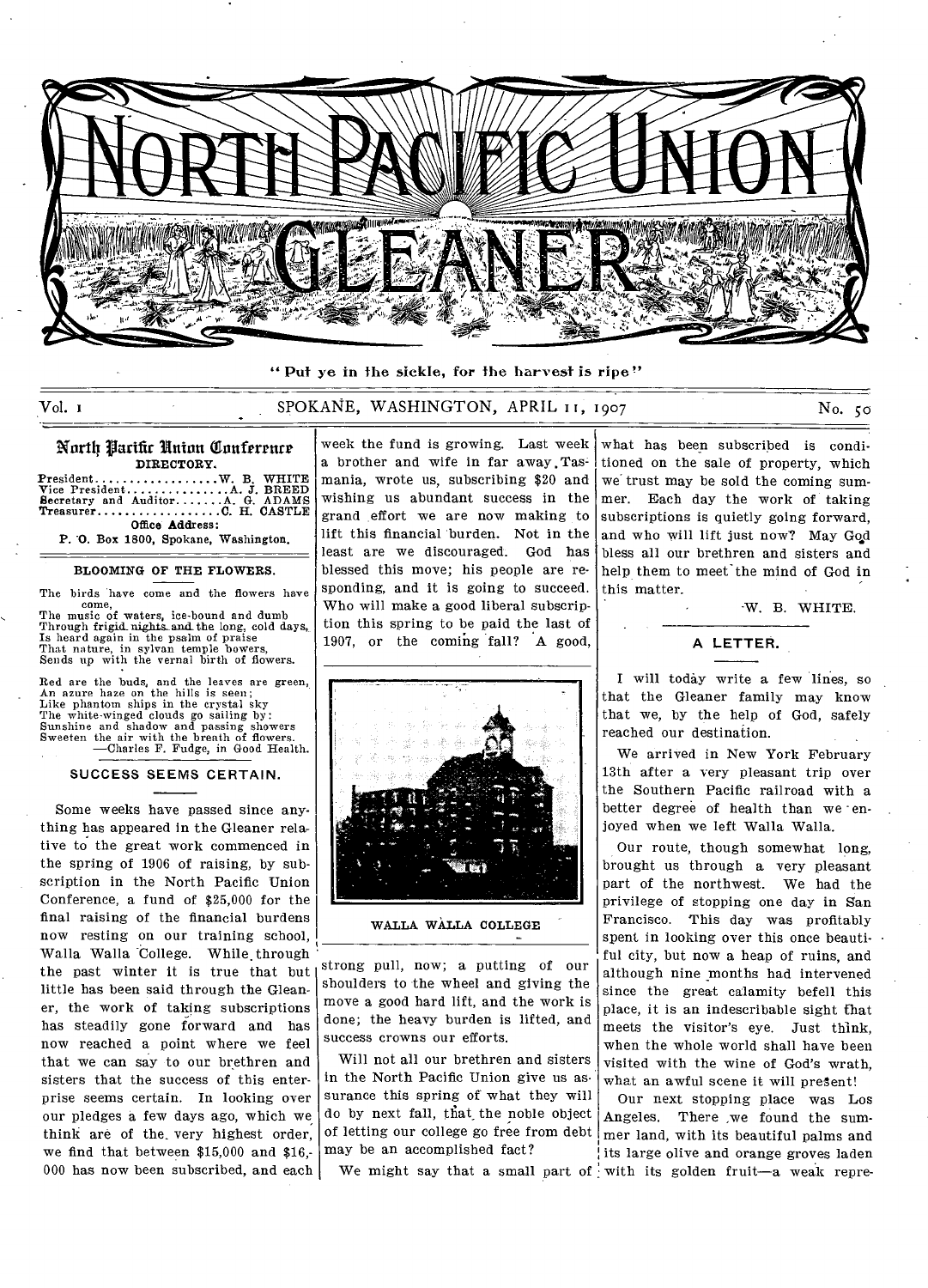sentation, I should judge, of what this world once was, and what it again will be after it is redeemed from the consequences of sin and restored as the interest for their eternal welfare. home of the saved.

We left Los Angeles in the evening and as we arose the next morning and looked at the scorched sands and the thriving cactus of Arizona, we saw that the beautiful things of this world are few. We then had a journey of two days of barren sands and rocks while we passed through Arizona, New Mexico and Texas. In New Orleans I had the privilege of having a short visit with Brother S. B. Horton, the president of that field, who told us of the needs in that great city.

Our next stopping place was Washington, D. C. Here the brethren received us very friendly and a good comfortable place was provided for us. We were glad to find the work advanced as much as it is. We visited all of our institutions here and found a large force of men employed in fin ishing the neat sanitarium, which will be dedicated by the 1st of April, if possible. We stayed here two days, and after becoming acquainted with our work here and visiting some of the most interesting public buildings we went on to our journey's end. We were met by Elder 0. E. Reinke, who took us to his home until we were able to find a proper location for ourselves. We are now located at 750 Cauldwell avenue, Bronx, New York City, but we find that everything connected with living is very high. Our little humble home costs us \$18 a month. Almost every step you take is connected with expense, and consequently we find that the New York Conference is in great need of means and laborers. New York has an immense population. I wish our brethren in the west could take a look into this great city and behold the millions that crowd the streets. Every block represents a small town, and in order that this multitude may be conveyed from place to place we have not only street cars and elevated railways, but also subways. These run for miles under the streets where nothing can hinder them. I am not as yet able to write much in regard to the 'work here; only this, that we have the same difficulty here

we have in the west. There are so front as possible. Individually you many other things that attract their attention that they find no time and

We have two German churches and several English churches and several churches and companies of other nationalities. We are at present holding three public lectures every week in the German language. Of the result of these meetings we will report later.

Asking an interest in your prayers that the Lord may bless us here in our humble effort to work in his cause, we remain yours for the work,

CHAS. and ANNA KNOTT.

# WESTERN WASHINGTON.

# WESTERN ' WASHINGTON CAMP-MEETING.

## Necessity for Attending.

The Lord is coming *soon.* This was never more true than now. "Our salvation is nearer than when we believed. The night is far spent, the day is at hand."—Rom. 13:11, 12. "Cast not away therefore your confidence, which bath great recompense of reward. . . . For yet a little while, and he that shall come will come, and will not tarry."—Heb. 10:35, 37.

When we first heard the truth and implicitly believed that the Lord was soon coming, we thought nothing of so great importance as that it should keep us from attending the annual gatherings of God's people. Now, with the end so very near, and the multiplied dangers on every hand, do we not, as never in the past, need these meetings where God is sought in earnest while home cares are laid aside, and where instruction and help can be obtained' to better enable us to cope with the enemy of our souls in the year to come?

I can say nothing that can present with such force and clearness the importance of these annual meetings and our need of being present with our families as will the following from Volume VI of the Testimonies:

to bring the people to the meetings as are few, we should present as strong a 12 (old), \$2.00; 12x14 (old), \$2.50; "It is important that the members of our churches should attend our camp-meetings. The enemies of truth are many; and because our numbers

need the benefits of the meeting, and God calls upon you to number one in the ranks of truth. God calls upon you to take your place among the rank and file of his people. Strengthen the meeting all you possibly can by being present with your families. Put forth extra exertion to attend the gathering of God's people. Brethren and sisters, it would be far better for you to let your business suffer than to neglect the opportunity of hearing the message God has for you. Make no excuse that will keep you from gaining every spiritual advantage possible. You need every ray of light. You need to become qualified to give a reason of the hope that is in you with meekness and fear. You cannot afford to lose one such privilege."—Testimonies, Vol. VI, pages 38, 39.

Take these good words of counsel to heart, dear brethren and sisters, and may we not see you all at the campmeeting this year, with your families? Interest your neighbors to come.

The conference sessions should be of the greatest interest to you. We need to come close together to plan for the work in its many lines, and to study its needs and how to carry it forward in the most successful way. Your presence and counsel is greatly needed in the meetings of the conference.

We regret to see sometimes members of a church nearer to another conference going there to camp-meeting rather than to the one in their own field, and thus withholding the help that their presence and counsel would be in the conference meetings. It may be more convenient and some less expense to do this, but a real interest in the conference work, of which you are a part, will lead our loyal people to be in their places for the service which God expects of them.

We will look for a large attendance of our people at the camp-meeting in Western Washington this year.

Order tents now, and do not fail to place your order soon, for it is absolutely necessary for the conference to know ahead how many tents will be required, so that if we have to take steps to get more than we have on hand now we can do so.

The tents will rent as follows: 10x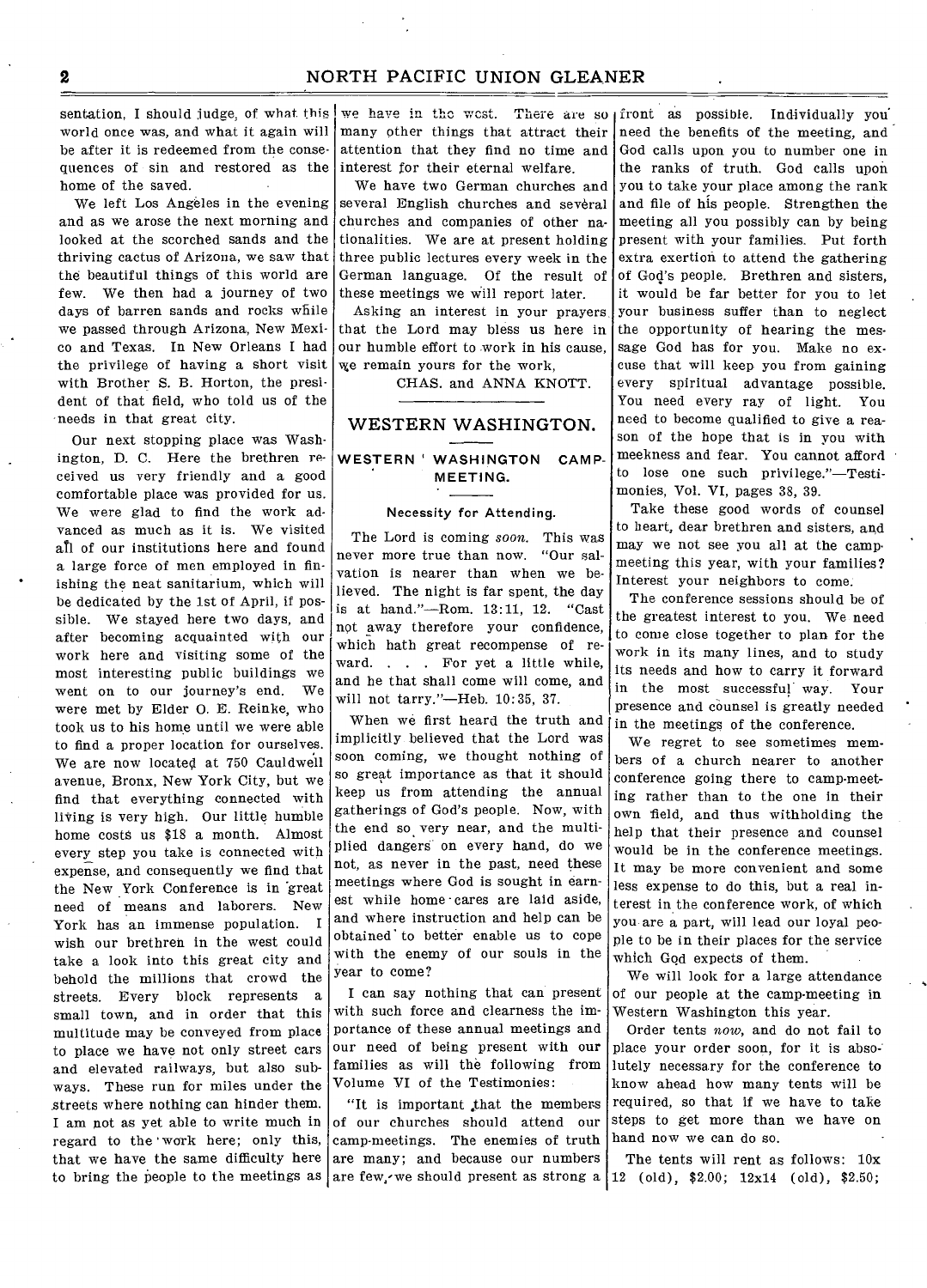Knight, 309 Second Ave., N. Seattle, Wash. 12x14 (new), \$3.00. Order of C. E., I would relate one incident. Just the

### TACOMA.

## Work Among the Germans.

We arrived in this field for public work about sixteen months ago, first locating at Georgetown, a suburb of Seattle. For about eight months we worked with tracts, holding Bible readings and selling books, sowing the good seed beside all waters. As the result of our work some were deeply interested and acknowledged the truth of the Scriptures under consideration, but could not at that time ,see their way clear to accept it. One woman, however, said she could not do otherwise but keep the Sabbath day holy, as there was no other way. She desired so much to unite with a German church of our organization. Public meetings, which we endeavored to hold in the newly built tabernacle, were, as far as we could judge, an entire failure, as the people did not come out to them very well.

In August we accepted a call from Tacoma, where we worked from house to house, trying to create an interest for the message for this time. In the latter part of September we moved the tabernacle to this place and began public meetings four evenings a week. The Lord blessed us very much in our efforts and the people attended regularly, and at last we could see the promise of Isiah 55:11 fulfilled. Elder H. J. Dirksen, from Portland, then came and labored with us for a few weeks, and March 16 it was our privilege to see nine precious souls follow their Master in baptism, and two sisters were taken into the church by vote on their profession of faith, they having been baptized previously. Elder Dirksen remained with us until March 19th, holding some very profitable meetings. But the enemy of truth was also at work and through his faithful ministers denounced our message from their pulpits, and in private, claiming our teachings to be devilish, but thanks be to God, the truth prevailed.

To show how the enemy was wroth

night previous to Elder Dirksen's departure we were visiting with a family F. M. BURG, who are favorable to the truth, and Conference President. upon our return we learned that seven window lights had been broken and one window frame, several large rocks having been thrown into the meeting room, fragments of glass covered the floor. But with renewed courage we repaired the damage done and the same evening held a meeting as had been announced. We are still holding meetings and there are new ones interested. We can only sow the seed, but we trust God will give the increase.

J. H. WIERTS AND WIFE.

## **KENT.**

I feel like praising the Lord the way things have opened up for us to stand for principle. For several weeks Seattle, Tacoma and Kent have been engaged in a bitter fight trying to close the saloons.- The work was conducted in such a way that one was almost ashamed to enter into the struggle. But our circulating the petition against No. 16403, Wadsworth bill, Sunday closing for District of Columbia, prepared the people so that when the church people came with their. petition quite a few of the citizens refused to sign it. This aroused a feeling of anger and threats of boycott were sent in anonymous letters. This made matters worse.

We quietly distributed reading matter where it would count—to the mayor and others—and the fight is on, not against us, however. At first we thought we would keep out of it, as we were soon to have a camp-meeting here, but I became impressed that if done in the right spirit it would do some good, so in the fear of the Lord, we have written an article for the town paper and the editor very kindly gave us space. Following is the greater part of the article as it appeared in the paper referred to:

#### Another View of Sunday Closing.

"Mr. Editor: As there has been much discussion in this town on Sunday closing I would be glad of the opportunity to stand for a principle involved. One ,of the most dangerous evils threatening our times is the

growing demand for religious legislation. We oppose Sunday laws because we do not believe in religious legislation. If Christians would pause to consider they would not ask for Sunday law. Granting that Sunday observance is right; they have no right to demand that their opinions shall be respected by the other man more than the other has the right to demand that they shall respect his opinion.

The Golden Rule demands that we give the other man the same right to choose as we ask for ourselves. Right here comes in the purpose of the civil law to be enforced all the time for the protection of life and property, and vigorous protest to do away with intemperance altogether seven days of the week would give no room for religious legislation. Believe me, this is but an entering wedge, as can be shown. In fifteen states since 1885 since the enforcement of such Sunday laws over 100 Seventh-day Adventists have been prosecuted for quiet work on the first day, resulting in fines and costs of \$2,296.69 and imprisoned 1,438 days and 445 days served on the chain gang, all this because they had kept the Sabbath according to the commandment. True religious reforms are accomplished not by might, nor by power, but by my spirit, saith the Lord of Hosts. Zech. 4:6. Any movement, however mild and Christian at first in appearance, which seeks to advance religion by religious legislation, will, when fully developed, manifest the same intolerance and oppression that prevailed in the past ages.

We have Christ's words, "Render therefore unto Caesar the things that are Caesar's and unto God the things that are God's." The greatest example of national ruin, the most complete destruction of the State that has ever been seen on this earth occurred when there were the most far reaching Sunday laws. That -was in the western empire of Rome. So let us not put ourselves on record as placing the entering wedge. Let us by our own lives, and service to humanity, render unto, each both civil and God's law and no harm will be done. Our government is a civil and not a religious institution and has not the right to determine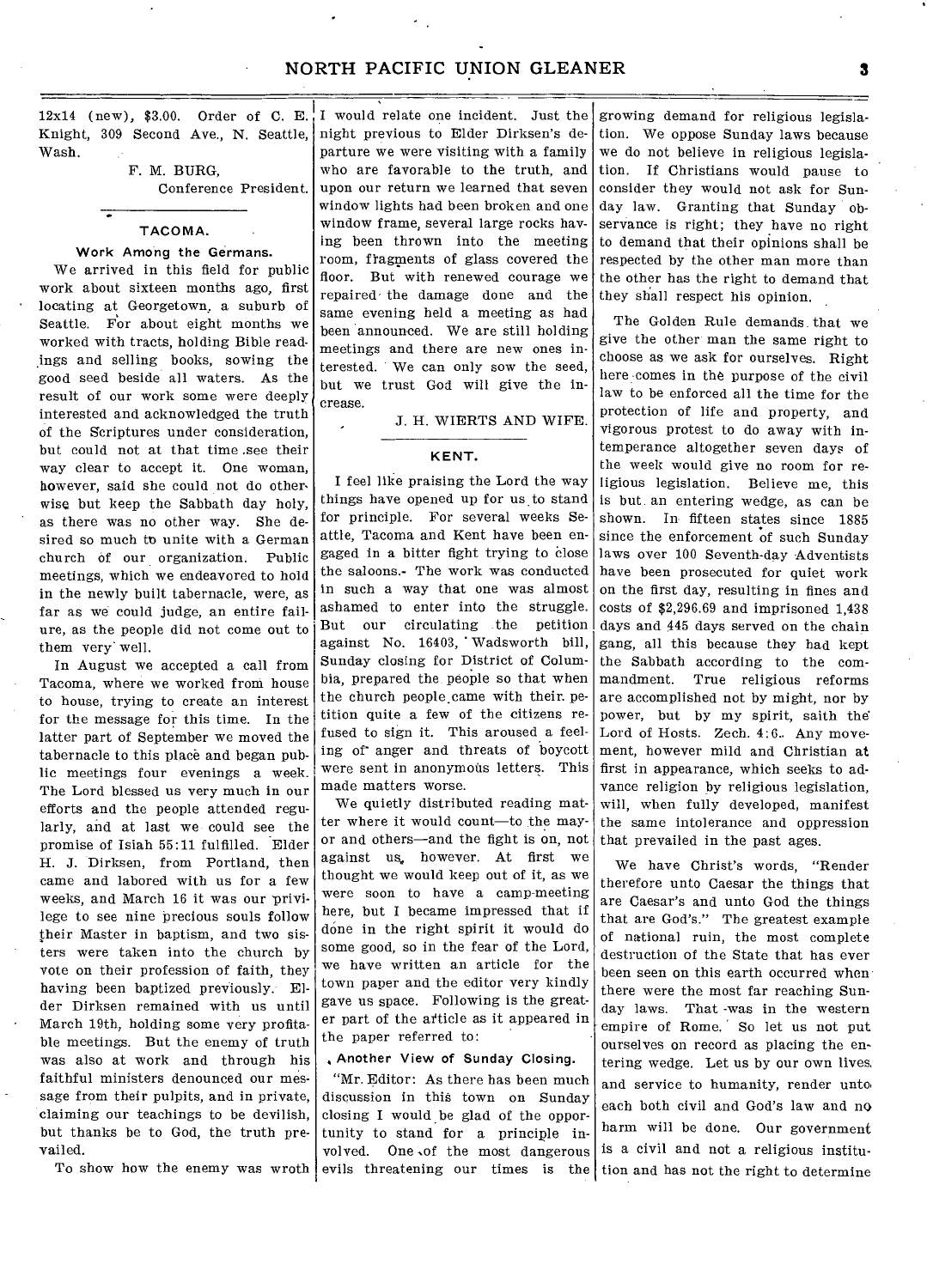# Aarth Pacific Union Gleaner PUBLISHED WEEKLY BY TAB

NORTH PACIFIC UNION CONFERENCE OF SEVENTH-DAY ADVENTISTS.

Office: 221-222 Temple Court, Spokane, Wash.

Subscription' price, 50c a year.

EDITOR  $\cdot$   $\cdot$   $\cdot$   $\cdot$  A. G. ADAMS Editorial Committee:<br>W. B. White F. M. Burg M. E. Cady

W. B. White F. M. Burg M. E. Cady<br>A. J. Breed Entered as second-class matter August 8, 1905, at the postoffice at Spokane, Washing-ton, under the **Act** of Congress of March 3, **1879.** 

|  | IS YOUR CHURCH IN THE LIST? |  |  |
|--|-----------------------------|--|--|

List of churches in which every Sabbathkeeping family take the Review and Herald.

| MT. VERNON. | <b>WASHINGTON</b>       |
|-------------|-------------------------|
| OLYMPIA.    | <b>WASHINGTON</b>       |
| KENT.       | <b>WASHINGTON</b>       |
| GRANGER.    | <b>WASHINGTON</b>       |
| STANWOOD.   | WASHINGTON              |
| REISWIG.    | <b>BRITISH COLUMBIA</b> |
|             |                         |

## CAMP-MEETINGS.

Western Washington, at Kent, May 16-26.

Western Oregon, at Portland, May 23-June 2.

Upper Columbia, at Walla Walla, May 30-June 10.

June 13-23.

for any other whether they shall esteem one day above another."

Oh, how I see the Lord's hand in giving us the desire to go out with the petition last fall, so when this came up many were prepared to refuse to sign this last petition.

These have been busy weeks, and now we are so rejoiced that 'we are to have a camp-meeting here in Kent. Let us all earnestly seek the Lord to be with us as there may be some honest hearts here. Seventh-day Adventists are much mentioned these days. LOUISA SHAFFER.

TACOMA AND SEATTLE. Elder Burg invited me to come to Tacoma and help Brother Wierts. On

arrival I found Brother Wierts of good courage and that he had done a good work. Quite a few people were deeply interested, but seemed unable to move forward. We began a series of meetings in the tabernacle, and the Lord has blessed us very much, not ing the truth and we hope that they only among the Germans but also the will decide with us soon. English. C. L. BUTTERFIELD.

March 16 I had the privilege of baptizing nine precious souls who are firm in the truth, and three were admitted to the church by vote on previous baptism. There are yet quite a number deeply interested. For certain reasons I was obliged to return to Portland, but if the Lord wills I shall return about the first part of April, to assist in' binding off. the work.

We are so glad-that the German work has begun in Tacoma.

H. J. DIRKSEN.

# WESTERN OREGON

#### TILAMOOK, ORE.

On Sabbath, March 16, I had the privilege of baptizing three of those who have taken their stand for the truth at Foley. These were a man, his wife and their daughter. They have lived in this place nearly all their lives and are now upholding the light of truth. One unites with  $\dot{u}$ s by vote, having been baptized. Four more await baptism and will be baptized as soon as they can. Three of these who are sisters, are being very strongly opposed by their parents. These are bright, intelligent young ladies, who have taken a firm stand for the truth and would have been bap• tized when the others were had it not been for their parents, who have now refused to allow two of the girls, being under age, to attend Sabbath-school and meeting any more.

Will not the prayer of faith ascend to God from you who read. this that he will work upon the hearts of these parents and this restraint be taken from these young people so that they may return to the Sabbath-school and unite with God's commandment-keeping people? In unity there is strength. In Matt. 18:19 we read that "If two of you shall agree on earth as touching anything that they shall ask, it shall be done for them of my Father which is in heaven." We are doing what we can, but God alone can change the heart, and to him we look in this time of need.

Another man and his wife are study-feit."

# BRITISH COLUMBIA

## NEWS ITEMS. \_

On the evening of March 21 Elder E. L. Stewart gave a musical at his home in honor of Brother J. Rottacker, who has' had charge of the school farm the past year, but is now returning to his former home at Reiswig, B. C.

Brother C. Lofstad of Tacoma,. Wash., while making a business trip to British Columbia spent a week visiting at the school farm. Other recent visitors are Sister Reason of Vernon, B. C.; Sister A. C. Hartnell and daughter of Matsqui, B. C.; Mr. and Mrs. McNaughton of Manitoba.

Brother J. M. Watson and Brother Sam Staley of the \*Meadow Glade school have come to Hammond to take charge of the new saw-mill on the school farm.

The Young People's Society of Hammond rendered a temperance program on the evening of March 31. A large number of outsiders were present, and we trust the words spoken and sung may leave a lasting impression on their minds.

Three workers from Walla Walla College will assist Elder W. C. Young in the Vernon district this summer. They will come as soon as school is out, about the first of June.

## BIBLE WORK IN SPOKANE.

#### From Sister Posey.

I am of good courage in this work. Many people are investigating the truth. The calls have been many and now I am glad we have organized a class for the church members to gain knowledge and experience in this line. We meet every Wednesday at 9:30 A. M. We are using the Family Bible Teacher with interest and success.

"Freckles are not half as pretty as blushes, but they are never counter-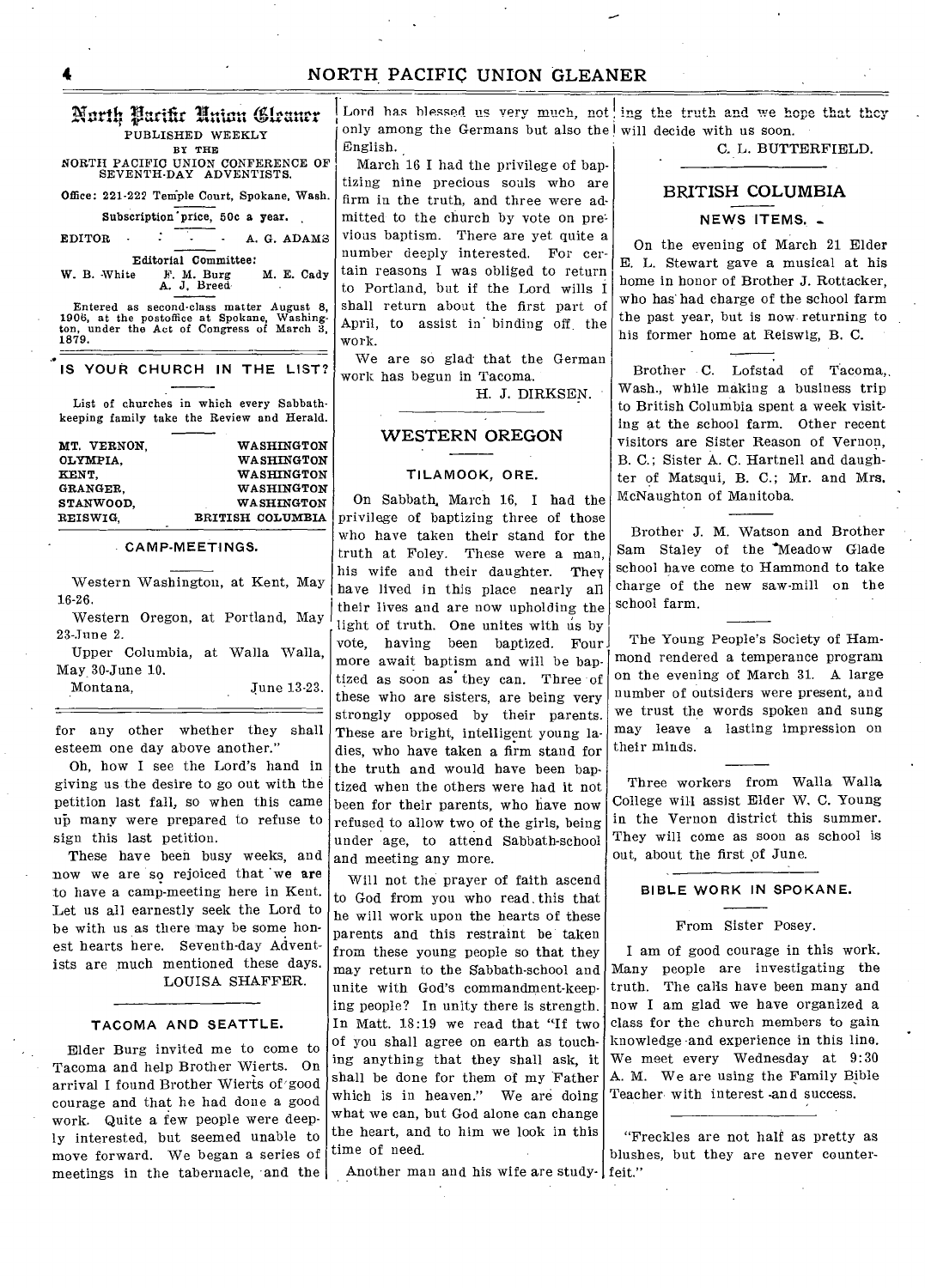#### **NOTES OF TRAVEL.**

## By W. B. White.

Having been called by the general conference to attend the European councils in April and May, I left College Place, Wash., March 20th, for the long journey. Elder H. W. Decker accompanied me. to Pasco, where we separated, he to enter the Western Washington Conference in the interest of the. relief fund of Walla Walla College. I first stopped at Spokane, • where I met Brother Adams and C. H. Castle. Here I did some necessary writing, and counseled with the secretaries with reference to the time of moving the office to Walla Walla, which will likely be done about the 20th of April. Two rooms have been rented in the last named place, which will make very convenient quarters for our work.

At Bozeman, Mont., I was joined by Brother C. H. Rittenhouse, an old friend, who, at his own expense, will make the trip with me. This was very .gratifying indeed, as traveling seems so much shorter with a companion. We also met at the station Elder W. F. Martin, president of the conference, and for a few moments counseled with reference to the time of the annual Montana camp-meeting.

At Glendive we had the pleasure of meeting for a few moments at the station Sister Lillian Leiper (nee) Sartain and her husband. Sister Leiper was our stenographer in the Helena office when we were in the Montana conference and we were glad to meet her and her husband, who is a representative in the lower house of the<br>Montana legislature. We reached Montana legislature. Fargo Sabbath morning, where I had the pleasure of speaking to the church in that city in the afternoon, and meeting friends of other years. The church, in consequence of removals is rather small at present, but there is a spirit of earnestness present which speaks well for the future. In our annex of the church are the offices of the North Dakota Conference and tract society, and in charge are Sister Alice Robinson and husband. Some seventeen years ago when we were in the South Dakota Conference, Sister Robinson Good Health, 5; Bible Training School, (nee) Beaumont was secretary of the 30; Save the BOys, 4; Miscellaneous, tract society and conference, and 57; Total, 1,553."

Brother Robinson was a canvasser in that field. We were very glad to again meet these old friends, and also others who embraced the truth in Fargo when we labored there twenty years ago. Fargo is a growing, thriving city and has changed much in recent years. Not an open saloon is in the city, nor possibly in all North Dakota, for when it came into the Union a few years ago it put state prohibition into its charter, so the vexed question of the open saloon does not trouble North Dakota. There it is a settled question. We could only wish that other states would follow its example and abolish the miserable saloon which is the breeding ground for so much evil.

At Minneapolis we had only time to run out to our Lake Street office where -again we met for a few moments our old friends, 'C. M. Everest and family with whom we used to associate years ago when in the Minnesota Conference. How greatly God has blessed the work in Minnesota in the last 25 years; then there was only a very few believers in that field, but now a strong conference, with many laborers and much financial strength. Surely God is good to his people, to such as trust in his mercy.

Our next stop was in Battle Creek where we remained for nearly a week, and of our visit here we will speak in our next issue.

#### **A MISSIONARY REPORT.**

We have the following report of missionary work performed among the prisoners at the United States naval prison on Alcatraz Island, by Brother Brooke: Quite a large number of periodicals have been distributed, he says,—"I visited the U. S. naval training station, Yerba Buena (Goat Island), March 10, with Brother Peter, our ship missionary, and distributed about 200 papers; Brother Peter gave a 15 minute talk to the marines on Prophetic History. Following is the list of periodicals handled during the quarter ending March 31st, 1907, with the number of copies of each: Liberty, 11; Life Boat, 135; Life and Health, 77; Little Friend, 434; Instructor, 382; Review, 150; Signs of the Times, 157; Tracts, 99; Southern Watchman, 12;

# EDUCATIONAL DEPART-MENT

## **THE EDUCATIONAL WORK IN WESTERN OREGON.**

Nine schools have been in operation in this conference during the year. Three of these are doing work of the. intermediate grade. Laurelwood Academy has an enrolment of something over one hundred. This is by far our largest and most important school. The faculty have done good work notwithstanding the disadvantages under which they have labored,—the school has been overcrowded. The kitchen and dining room are too small to accommodate the number of students in attendance, and this has seriously hindered . in the discipline of the school. More -room will have to be provided for next year. Prof. Airey has been re-elected principal for the coming year. The other teachers were invited to retain their places. Some are considering the matter; others, on account of failing health, will give up school work.

Good work is being done by the Royal school, near Cottage Grove, where Prof. L. G. Paap is principal and Frank Peterson assistant. The brethren at Royal have erected a neat and very creditable building, and are considering the advisability of a school home next year.

Gravel Ford Academy has had a prosperous year. This is more of a mission school than anything else, the attendance being divided about equally between our own people and those not of our faith. Almost every year some of these bright young people accept the truth. This year three have become deeply interested, and have expressed a willingness to walk in the light as it comes to them. Miss Nellie Clark will remain with the school another year, and Miss Neta Hermann will probably assist Miss Clark.

The Montavilla school, under the management of Miss Anna Whitley, is the largest of our church schools. It has done excellent work, and would have been more than full had the school board not limited the attendance.

Next to the Montavilla in size is the Monitor school. While the teacher, Miss Anna Barrett, had no previous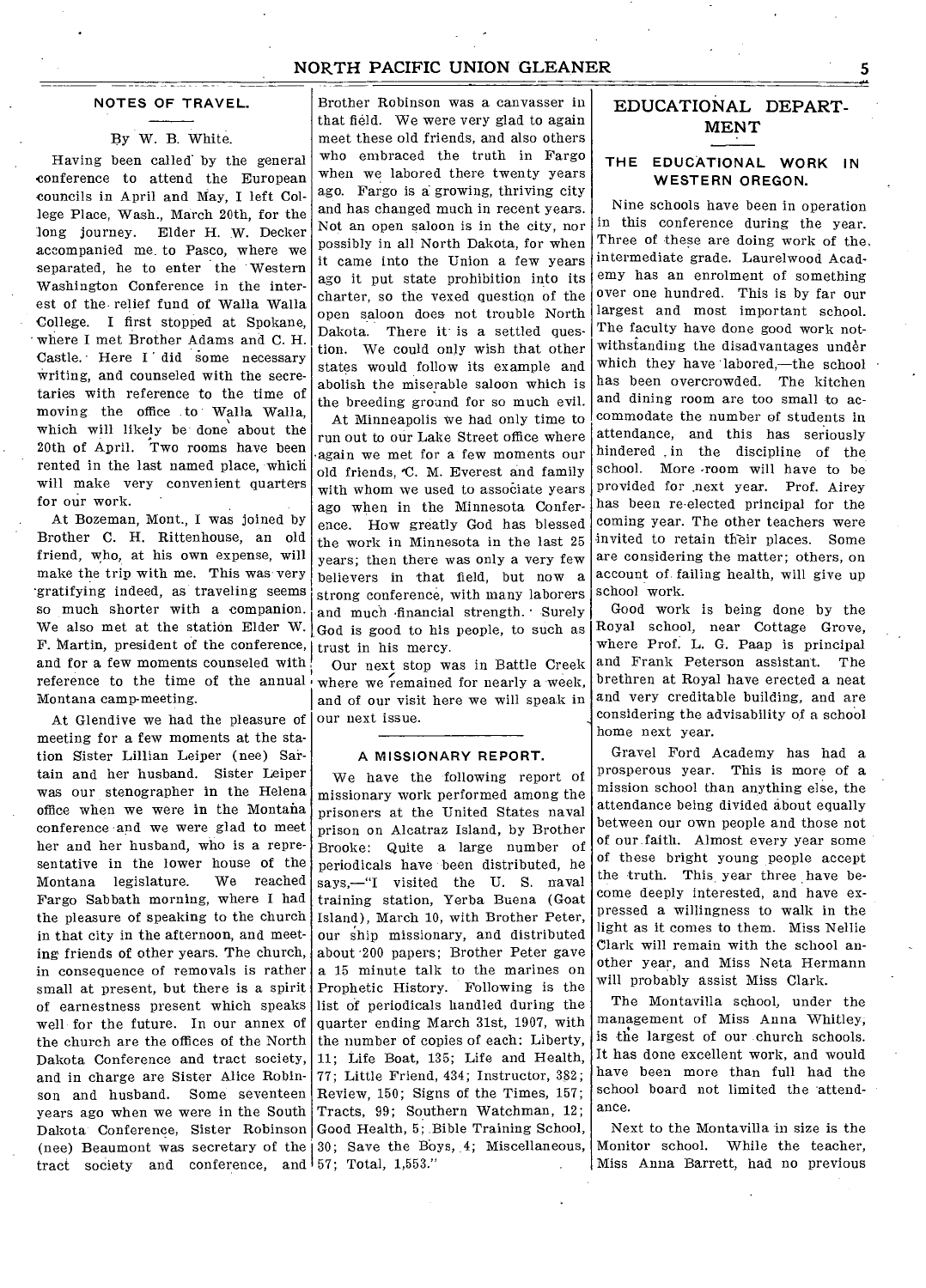experience in church school work, she person. has shown ability in adapting herself whistles when at work will get on a to conditions peculiar to our schools, and especially peculiar to this particular school. While not all has been accomplished that could be desired, yet the teacher has labored faithfully and well, and I believe substantial 'progress has been' made.

The Astoria school is taught by Miss Florence Barrett. Though small it is doing good work. Miss Barrett is a progressive teacher, and almost any school would prosper under her management.

The school at Blachly is taught by Brother and Sister C. C. Slayter. The Lord's good blessing is attending this school and it is certainly prospering. While I had not the privilege of visiting it while it was in session, yet all speak very highly of the work that is being done.

The school at Dallas was discontinued at the end of three months. A family school is now being taught there by Miss Esther Hoodenpyl.

The family school near Salem, taught by Miss Bertha Clark, was very successful. It continued for four months I believe.

While we have not so many schools as in past years, most of these have an element of permanency and strength in them that gives our people confidence that they will continue from year to year. We have a list of teachers of whom we are proud, and we hope that all of these will continue in our work and give our own schools the benefit of their ability and experience. F. S. BUNCH.

#### **CHEERFULNESS.**

"The true source of cheerfulness is benevolence. The soul that perpetually overflows with kindness and sympathy will always be cheerful."

If we are cheerful, those around us will feel refreshed by our presence, and will themselves be more cheerful, for cheerfulness is catching. It is impossible for one to be cheerful without making others more cheerful and happy; and in making others happy, we ourselves are made more cheerful and happy.

A cheerful person can do more in the same time, do it better, and perse-

person. A person who sings or great deal better than one who does not. Those who work willingly and cheerfully will find their work much easier and more agreeable, than one who does it just because he has to, or because it is his duty.

As every cloud has a silver lining, so every sorrow has a bright side, although we cannot always see it at first. If everyone would form the habit of looking on the bright side of every event, instead of the dark and gloomy side, there would be more cheerful, happy people, fewer sad and sullen ones, and less sickness, for cheerfulness is health.  $\cdot$ 

Solomon says: "A merry heart doeth good like a medicine," and "A merry heart maketh a cheerful countenance."

A cheerful person is like a sunny day, which sheds its brightness on all around. If we are cheerful, we can make a dark and cheerless day, bright and cheerful, by our smiles and pleasant ways.

Although Christ was a man of sorrow and acquainted with grief, yet we find by studying his life, that he must have always been cheerful, for he went around comforting the sad and sorrowful and healing the broken hearted ones. A sad person cannot comfort another, until they have first received comfort themselves.

One of the fruits of the spirit is joy, so if we bear these fruits, we must be cheerful and joyful.

"Tis better to smile in the sunshine<br>Than count every cloud in the sky;<br>Tis better to gather the roses<br>Than pass them carelessly by.<br>Tis better to travel life's pathway<br>With hearts that are helpful and glad,<br>Rejoicing to l

FERN WILCOX.

# **CANVASSING WORK !N WESTERN WASHINGTON.**

Since attending the bookmen's convention that was held at College Place, I spent the month of February visiting Seattle, Everett, Snohomish, Mt. Vernon, Forest Home Academy, and adjoining territory, in the interest of the canvassing work.

vere in it longer, than a sad or sullen harmony with this, I found a hearty efficiency, on the part of our can-The Lord has spoken in regard to this work that it will be renewed. In

responsc among our people to take up the work anew. Psalms 110:3 says that "Thy people shall be willing in the day of thy power."

We believe that we are living in the time when God's power will be especially manifested in behalf of this

March 5th, with the assistance of Brother Oberg from 'Oregon, we opened the Canvassers' Institute at Meadow Glade. Elder Burg spent the first Sabbath with us, which was indeed a good. day. The Lord came near, and our hearts were made tender by the preaching of the word. Twenty took the class, which lasted until the 10th. Quite a number expect to take up the work during the summer.

It is with pleasant memories that we look back to our stay at Meadow Glade, where the heart is always cheered with music and song.

At the present writing, I am assisting Brother Oberg at the Cottage Grove Institute, which is now in session. C. L. DAVIS.

309 2d Ave. North, Seattle, Wash.

# **ENVIRONMENT.**

Environment is a strong factor toward sealing our destiny for eternal gain or loss. There are but few persons of average intelligence who do not recognize this factor. Because of this the people are establishing aggressive church schools, academies, colleges, and sanitariums. The influence of these institutions is already \_being seen to a marked degree. These are sending out into the world hundreds of consecrated ministers, Bible workers, doctors, nurses and canvassers, who are rapidly carrying the last message of mercy to earth's remotest bounds.

In missionary enterprises, zeal and aggressiveness, our denomination is second to none, numerically compared. Notwithstanding this fact a recent testimony says: "Not one thousandth's part of what should be done is being done by those who understand the plan of salvation." I am sure we all want to rectify this mistake and make up the deficiency. In order to do this we must probe the trouble to the very core, and reason from cause to effect. From personal experience and observation, I am convinced that the in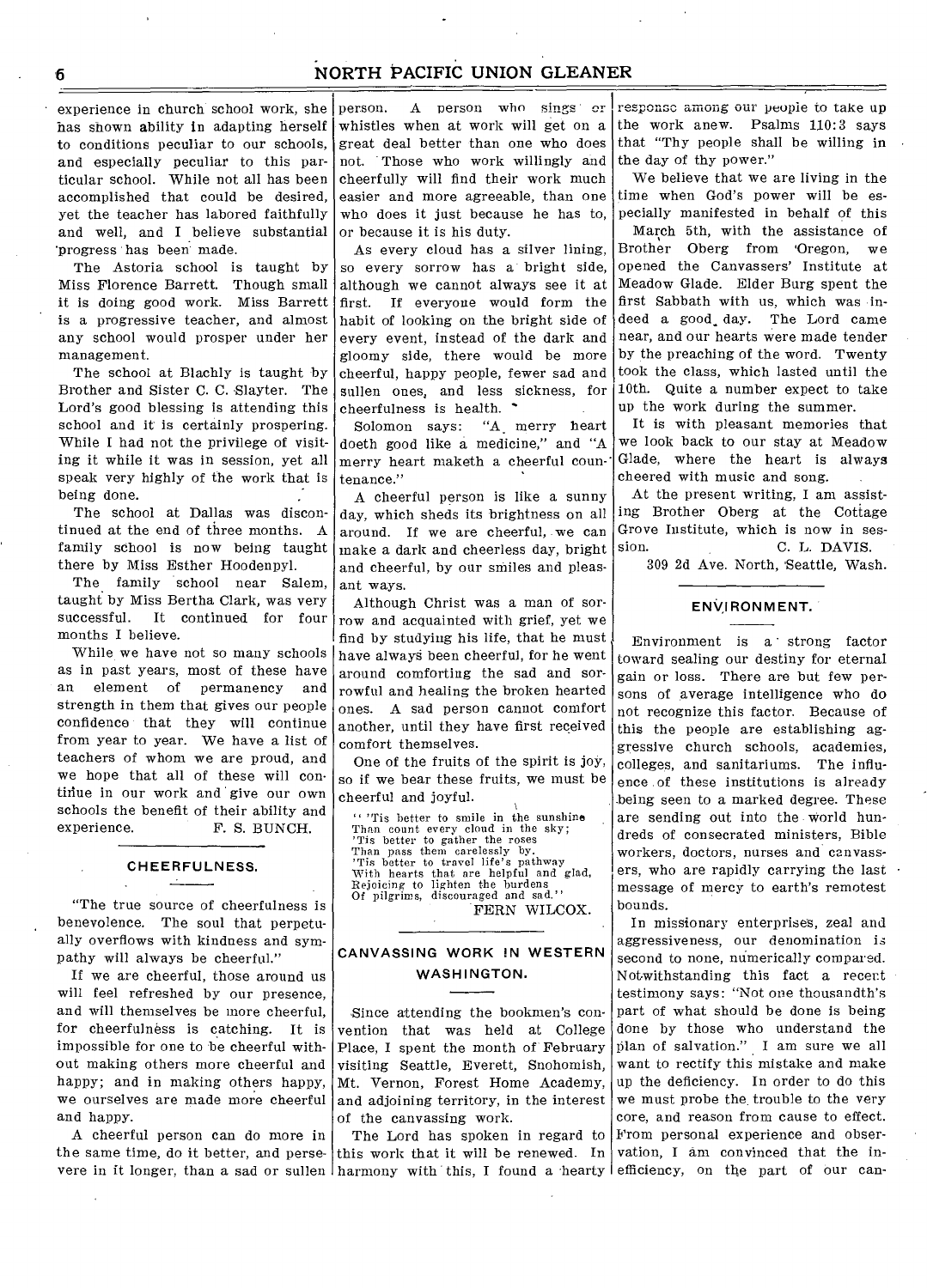vassers, is, caused largely by their environment.

We, as, evangelistic canvassers, come far short of our privileges and God-given opportunities. We have •been living in penury and poverty, when God desires us to buy of him, "Gold tried in the fire, that we may be rich, and white raiment that we may be clothed."

I fear that we have long been pondering over our troubles, when we should have been basking in the sunshine of God's smile.

Our mental, physical and temporal environments will cause either strength, vigor and eternal happiness, or sadness, retrogression, and final destruction. Which will you choose?

If there is any one class of workers that should be more happy 'than another, it is the canvassers, whose work will continue till the hours of probation close. The Lord himself is our paymaster and there could never be a better one. He says, "Go, work today in my vineyard, and whatsoever is right, that shall ye receive."

During last year he rewarded canvassers in the P: P. territory with sales ranging from 20 cents to \$5.85 per hour. What more could we ask?

Too long! 0, too long! have we existed in a little hut, in Grumbler's Alley where the atmosphere, poisoned with complaint, causes sadness of heart, financial depression and spiritual weakness, when we should have been enjoying the God-given blessings of success and living in a' mansion on Sunshine Avenue, beautified with honest, hard labor. My earnest prayer is that our canvassers will move up on 'Sunshine Avenue or Success Boulevard, and that 1907 may mark a new era in our work. May we at its close have planted our feet on higher ground. F. E. FAIRCHILD.

**WESTERN WASHINGTON NOTICE.** 

Notice is hereby given to all whom it may concern, that the annual meeting of the members of the Western Washington Conference Association of Seventh-day Adventists, a corporation organized and existing under and by virtue of the laws of the State of Washington, will be held in the pavilion on the Seventh-day Adevntist camp-ground, in the city of Kent,

county of King and State of Washington, on Friday, May 17, 1907, at 10 o'clock A. M.

The election of trustees for the ensuing year, and such other business as may be necessary or proper to be transacted, will come before the meeting.

F. M. BURG, President. Attested:

W. W. SHARP, Secretary.

# **WESTERN WASHINGTON CAMP-MEETING NOTICE.**

The sixth annual session of the Western Washington Conference of Seventh-day Advestists is called to meet on the camp-ground at Kent, Washington, at 9 o'clock A. M. Friday, May 17, 1907. The meeting is called for the purpose of electing the officers for the coming year and to transact such other business as may properly come before the meeting. Each church should elect its delegates,  $$1,265.06$ as provided for in the constitution, viz: one delegate for the organization and one for each ten of its membership. Send delegates' credentials to C. E. Knight, 309 Second Ave. N., Seattle, Wash., prior to the meeting.

F. M. BURG, President.

# 'C. E. KNIGHT, Secretary.

## \$150,000 **FUND.**

| Previously reported\$2,188.26 |        |
|-------------------------------|--------|
| Received during March-        |        |
| Western $O$ regon             | 147.41 |
| Western Washington            | 7.30   |
| Montana                       | 16.05  |
| Upper Columbia                | 40.92  |
| British Columbia              | 47.80  |
|                               |        |
|                               |        |

Total received to Mar. 31....\$2,447.74 C. H. CASTLE, Treasurer.

# **BRITISH COLUMBIA.**

| Tithe Receipts for March, 1907.        |          |  |
|----------------------------------------|----------|--|
| $Cumberland \ldots, \ldots, \ldots, \$ | 65.15    |  |
| Manson                                 | 24.45    |  |
|                                        | 27.00    |  |
| Armstrong                              | 8.00     |  |
| Silyer, <b>Creek</b> , , , ,           | 18.35    |  |
| Miscellaneous                          | 6.00     |  |
|                                        |          |  |
|                                        | \$148.95 |  |
| Conference and Trust Funds.            |          |  |
| Indian work\$200.00                    |          |  |

| Manson Industrial Academy 150.00       |      |
|----------------------------------------|------|
|                                        |      |
| S. S. Donations 1.30                   |      |
| Annual Offerings                       | 1.00 |
| International Pub. Assn. $\ldots$ 4.90 |      |
|                                        |      |

\$374.74

#### BERTHA LOFSTAD, Treas.

#### **WESTERN WASHINGTON.**

| Tithe for March, 1907.                                  |        |
|---------------------------------------------------------|--------|
| Cedar Home                                              | 106.06 |
| Colby $\dots \dots \dots \dots \dots \dots \dots \dots$ | 20.08  |
| Everett $\dots, \dots, \dots, \dots, \dots$             | 47.20  |
| Green Lake                                              | 334.63 |
| Kent                                                    | 28.00  |
| $Pe$ Ell                                                | 76.42  |
| Personal                                                | 42.81  |
| Sara                                                    | 2.78   |
| Seattle $\dots\dots\dots\dots\dots\dots\dots$           | 453.68 |
| $S$ helton                                              | 33.15  |
| $Tacoma$                                                | 118.65 |
| Wilkeson                                                | 1.60   |
|                                                         |        |

| Second Tithe\$                                  | 4.23      |
|-------------------------------------------------|-----------|
| Tent and C. M. Fund                             | 34.00     |
| Industrial Schools                              | 32.00     |
| Educational Fund                                | 10.00     |
| Conference Sinking Fund                         | 10.36     |
| Annual Offering                                 | 7.00      |
| Indian Mission                                  | 2.00      |
| Colored Work                                    | 10.12     |
| Colored Work, self denial                       | .60       |
| $$150,000$ Fund                                 | 48.00     |
| Joel C. Rogers                                  | 3.25      |
| Levant Mission                                  | 2.20      |
| Mission Board                                   | $10.52\,$ |
| Religious Liberty                               | 13.85     |
| S. S. Offering.                                 | 17.81     |
| Scandinavian School Fund                        |           |
| $\text{(College View)} \dots \dots \dots \dots$ | 19.25     |
| Southern Field                                  | 2.50      |
| Weekly Offering                                 | 21.61     |
|                                                 |           |

\$ 249.30

, C. E. KNIGHT, Treas.

A very interesting lecture on the life of Christ, illustrated by stereopticon views, was given in the Spokane church Sunday evening, April 7th, by Brother Tolton.

Are there not other churches ready to report that every family in the church has the Review? This week we add the names of two churches to our list.